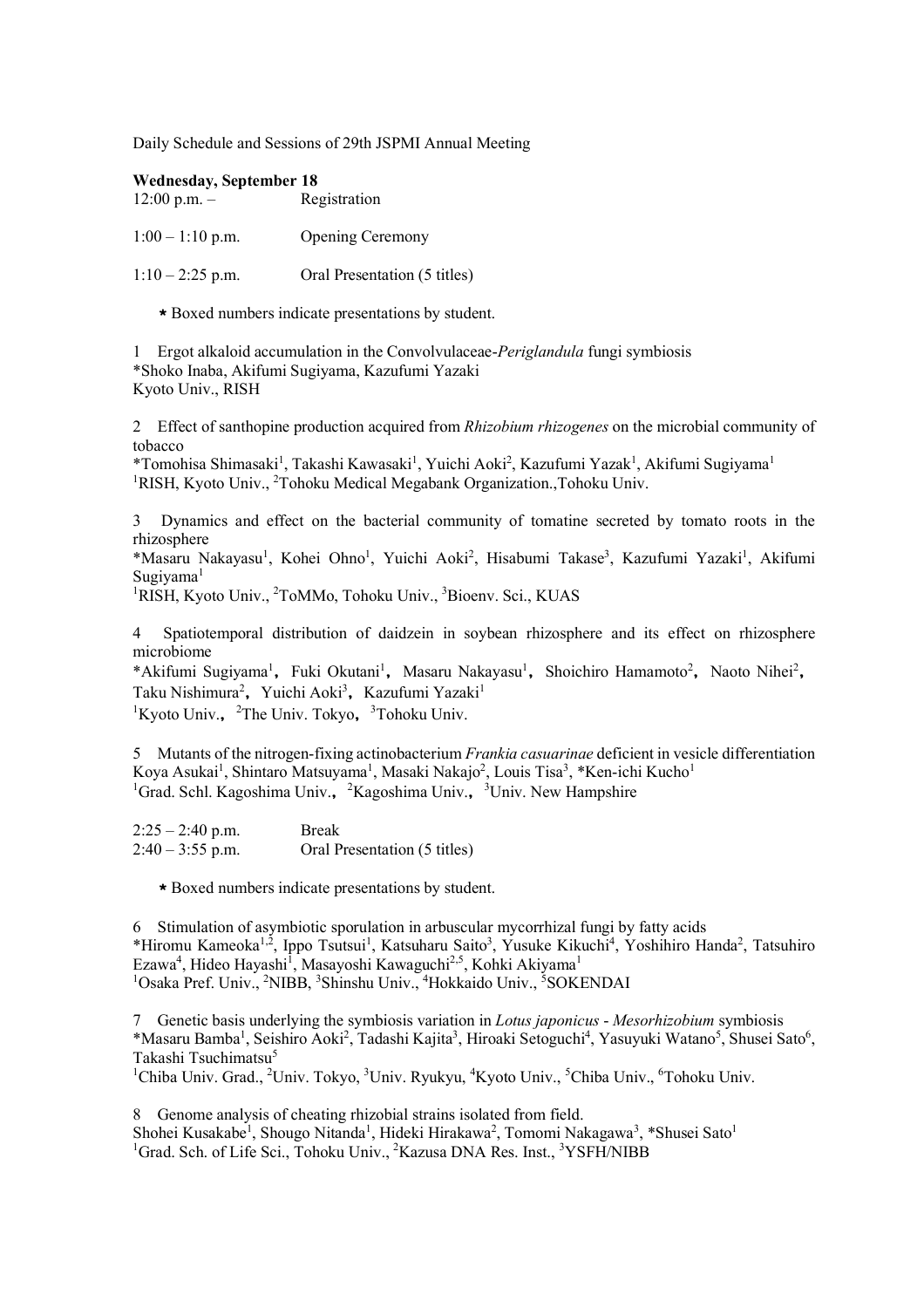9 Genomic analysis of superior population of *Bradyrhizobium diazoefficiens*

\*Ryota Noda<sup>1</sup>, Sachiko Masuda<sup>2</sup>, Masayuki Sugawara<sup>1</sup>, Kaori Kakizaki<sup>1</sup>, Masato Mikuchi<sup>3</sup>, Taichi Sugii<sup>3</sup>, Arisa Shibata<sup>2</sup>, Ken Shirasu<sup>2</sup>, Kiwamu Minamisawa<sup>1</sup>

<sup>1</sup>Graduate School of Life Sciences, Tohoku University, <sup>2</sup>RIKEN, <sup>3</sup>Tokachi Federation of Agricultural Cooperative Associations

10 Experimental evolution of symbiosis islands of soybean bradyrhizobia: Large deletions including nif/rhc genes and their roles

\*Kiwamu Minamisawa, Haruka Arashida, Haruka Odake, Masayuki Sugawara, Hisayuki Mitsui Graduate School of Life Sciences, Tohoku University

 $3:55 - 4:10 \text{ p.m.}$  Break

| $4:10 - 5:30$ p.m. | General Discussion 1 (oral: $1 - 10$ ) |
|--------------------|----------------------------------------|
|                    |                                        |

5:30 p.m. – Poster Viewing

## **Thursday, September 19**

| $9:00 - 10:15$ a.m.  | Short Presentation (39 poster titles)              |
|----------------------|----------------------------------------------------|
| $10:30 - 11:30$ a.m. | Poster Viewing with Authors ( <i>odd numbers</i> ) |
| $11:30 - 12:30$ p.m. | Poster Viewing with Authors (even numbers)         |

Lunch/Special Session for Students and Early Carrier Researchers/Committee Meeting

| $1:45 - 2:35$ p.m.        | General Discussion 2 $(P1 - P19)$  |
|---------------------------|------------------------------------|
| $2:35 - 2:50$ p.m.        | <b>Break</b>                       |
| $2:50 - 3:40$ p.m.        | General Discussion $3 (P20 - P39)$ |
| $3:40 - 4:00$ p.m.        | <b>Break</b>                       |
| $\sqrt{100}$ $\sqrt{100}$ | $\alpha$ $\cdots$                  |

4:00 – 4:45 p.m. Special Lecture 1 Comprehensive analysis of plant pathogen effector proteins using yeast expression system Dr. Mitsuaki Tabuchi (Kagawa University)

4:45 – 5:00 p.m. Break

5:00 – 5:45 p.m. Special Lecture 2 How to apply chemical biology approach to plant immunity research and crop protection Dr. Yoshiteru Noutoshi (Okayama University)

5:45 – 6:00 p.m. Break

6:30 p.m. – Social Gathering

| <b>Friday, September 20</b> |  |
|-----------------------------|--|
| 9:00 – 10:30 a.m.           |  |

Oral Presentation (6 titles)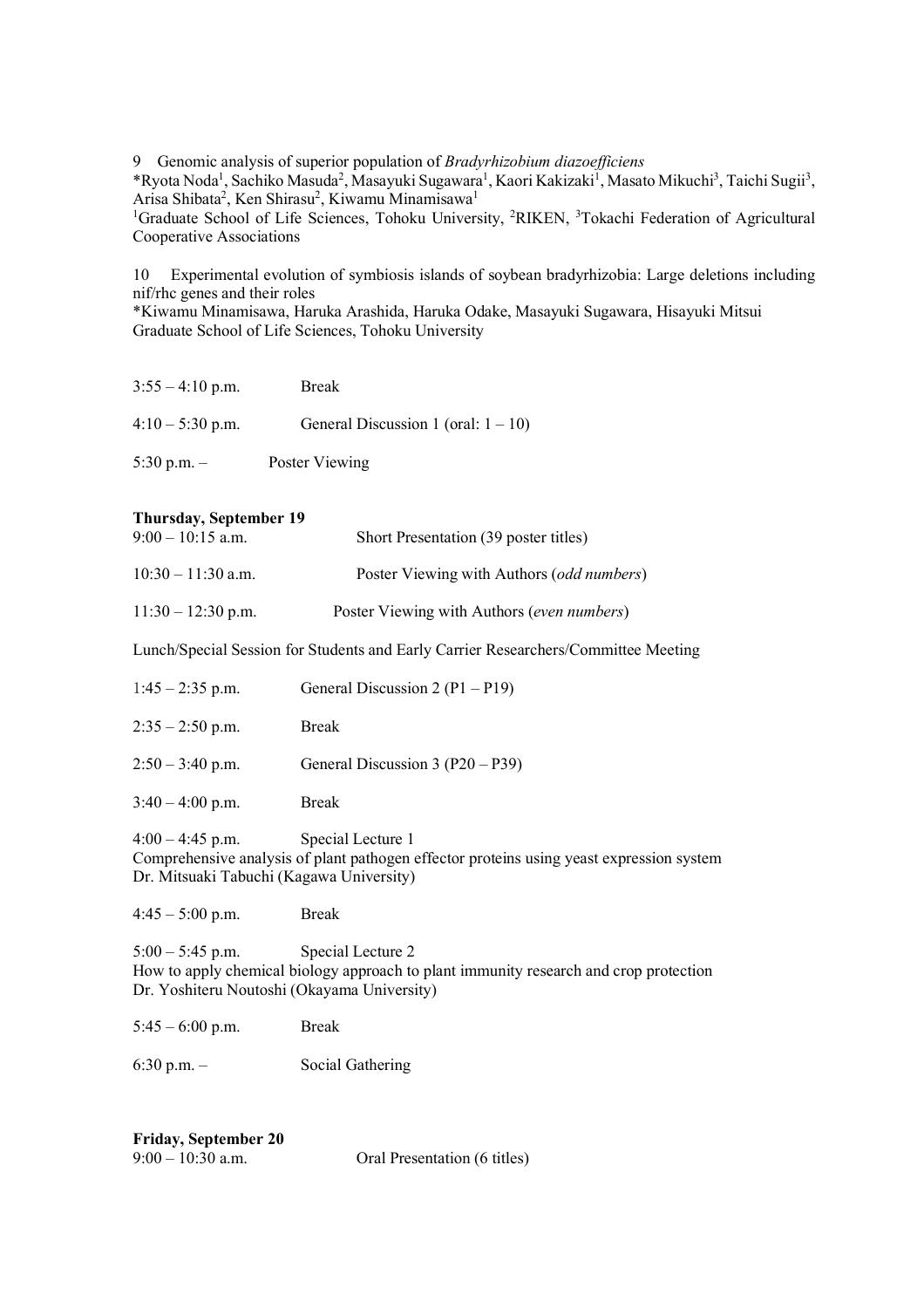\*Boxed numbers indicate presentations by student.

11 Molecular mechanism underlying promotion of *Paris*-type arbuscular mycorrhizal symbiosis by gibberellin in *Eustoma grandiflorum*

\*Takaya Tominaga<sup>1</sup>, Chihiro Miura<sup>2</sup>, Kotomi Ueno<sup>2</sup>, Naoya Takeda<sup>3</sup>, Katsushi Yamaguchi<sup>4</sup>, Shuji Shigenobu<sup>4</sup>, Masahide Yamato<sup>5</sup>, Hironori Kaminaka<sup>2</sup>

<sup>1</sup>Dept. Agr. Sci., Grad. Sch. Sust. Sci., Tottori Univ., <sup>2</sup>Fac. Agr., Tottori Univ., <sup>3</sup>Schl. Sci. Tech., Kwansei Gakuin Univ., <sup>4</sup>NIBB, <sup>5</sup>Fac. Edu., Chiba Univ.

12 Reactive sulfur species in the root nodule symbiosis of *Lotus japonicus*

\*Mitsutaka Fukudome<sup>1</sup>, Haruka Ishizaki<sup>2</sup>, Nahoko Uchi<sup>3</sup>, Yuta Shimokawa<sup>2</sup>, Eri Watanabe<sup>1</sup>, Toshiki  $U$ chiumi $<sup>1</sup>$ </sup>

<sup>1</sup>Grad. Sch. Sci. Eng. Kagoshima Univ., <sup>2</sup>Fac. Sci. Kagoshima Univ., <sup>3</sup>Grad. Sch. Med. Dent. Sci. Kagoshima Univ.

13 *Lotus japonicus* NRSYM3 regulates nitrate inhibition of root nodule symbiosis and nitrate uptake \*Fumika Misawa<sup>1</sup>, Hanna Nishida<sup>2</sup>, Takamasa Suzuki<sup>3</sup>, Momoyo Ito<sup>1</sup>, Mika Nomoto<sup>4</sup>, Yasuomi Tada<sup>4</sup>, Masayoshi Kawaguchi<sup>5</sup>, Takuya Suzaki<sup>1</sup> <sup>1</sup>Univ. Tsukuba, <sup>2</sup>NARO, <sup>3</sup>Chubu Univ., <sup>4</sup>Nagoya Univ., <sup>5</sup>NIBB

14 A shared gene drives lateral root development and root nodule symbiosis pathways in *Lotus japonicus*

\*Takashi Soyano<sup>1,2</sup>, Yoshikazu Shimoda<sup>3</sup>, Masayoshi Kawaguchi<sup>1,2</sup>, Hayashi Makoto<sup>4</sup> <sup>1</sup>NIBB, <sup>2</sup>SOKENDAI, <sup>3</sup>NARO, <sup>4</sup>RIKEN

15 The evolution of LysM receptor-like kinase in plants Ruman Hafijur<sup>1</sup>, Kai Battenberg<sup>2</sup>, Makoto Hayashi<sup>2</sup>, \*Yasuyuki Kawaharada<sup>1</sup> <sup>1</sup>Iwate Uni., <sup>2</sup>RIKEN

16 *Arabidopsis SMN2* encodes a DEAD-box RNA helicase involved in proper expression of NLR immune receptor *SMN1/RPS6*

\*Momoko Takagi<sup>1</sup>, Naoki Iwamoto<sup>1</sup>, Yuta Kubo<sup>1</sup>, Takayuki Morimoto<sup>1</sup>, Kosuke Hagito<sup>1</sup>, Hiroki Takagi<sup>2</sup>, Keisuke Tanaka<sup>3</sup>, Teruaki Taji<sup>4</sup>, Kazuya Akimitsu<sup>1</sup>, Ryohei Terauchi<sup>5</sup>, Ken Shirasu<sup>6</sup>, Kazuya Ichimura<sup>1</sup> <sup>1</sup>Grad. Sch. Agri. Kagawa Univ., <sup>2</sup>Dep. Bioprod. Sci. Ishikawa Pref. Univ., <sup>3</sup>Nodai Genome Res. Cent. Tokyo Univ. Agri., <sup>4</sup>Facult. Appli. Bio-Sci. Dep. Tokyo Univ. Agri., <sup>5</sup>Grad. Sch. Agri. Sci. Kyoto Univ.,<br><sup>6</sup>PIKEN CSPS RIKEN CSRS

| $10:30 - 10:45$ a.m. | <b>Break</b>                                  |
|----------------------|-----------------------------------------------|
| $10:45 - 11:25$ a.m. | General Discussion 4 (oral: $11 - 16$ )       |
| $11:25 - 11:40$ a.m. | <b>Break</b>                                  |
| $11:40 - 12:10$ p.m. | JSPMI 29th General Meeting & Closing Ceremony |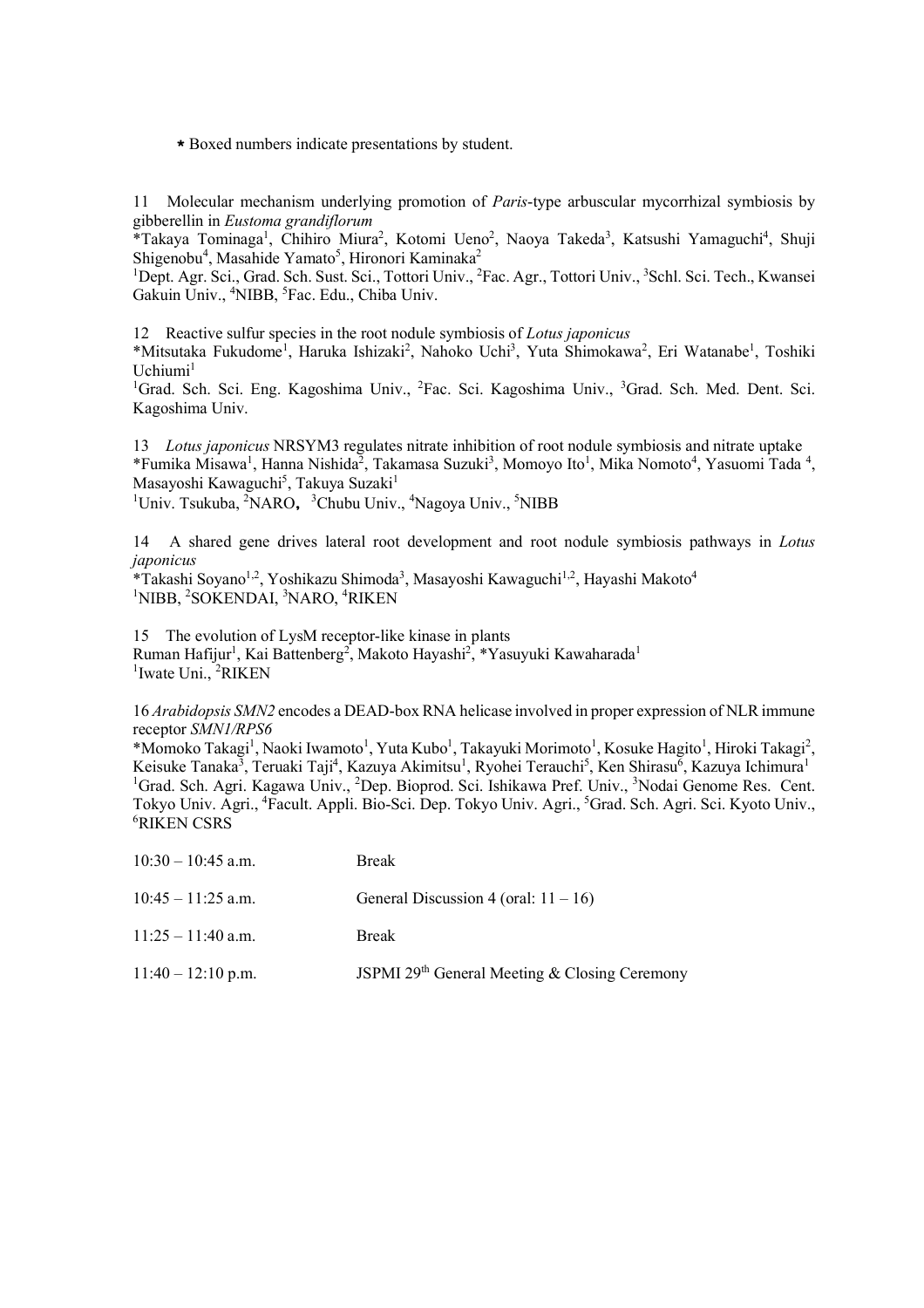Scientific Posters of JSPMI 29th Annual Meeting

**Wednesday, September 18**

12:00 p.m. – Poster Set-Up

**Thursday, September 19**

| $9:00 - 10:15$ a.m.  | Short Presentation (all posters)           |
|----------------------|--------------------------------------------|
| $10:30 - 11:30$ a.m. | Poster Viewing with Authors (odd numbers)  |
| $11:30 - 12:30$ p.m. | Poster Viewing with Authors (even numbers) |
| $1:45 - 2:35$ p.m.   | General Discussion 2 ( $P1 - P19$ )        |
| $2:50 - 3:40$ p.m.   | General Discussion 3 (P20 – P39)           |

## **Friday, September 20**

9:30 – 12:10 p.m. Poster Take-Down

【Posters, 39 titles】

.

\*Boxed poster numbers indicate presentations by student.

P1 Analysis of the diurnal regulation of specialized metabolite secretion to soybean rhizosphere \*Hinako Matsuda, Masaru Nakayasu, Kazuhumi Yazaki, Akihumi Sugiyama RISH, Kyoto Univ

P2 Analysis of soyasaponins secreted from soybean roots \*Teruhisa Fujimatsu<sup>1</sup>, Yuhei Tsuno<sup>1</sup>, Keiji Endo<sup>1</sup>, Akifumi Sugiyama<sup>2</sup>, Kazufumi Yazaki<sup>2</sup> <sup>1</sup>BSR, Kao Corp., <sup>2</sup>RISH, Kyoto Univ.

P3 A simple method for rhizosphere effects and analysis of soybean root exudates in the field \*Miwako Toyofuku<sup>1</sup>, Masaru Nakayasu<sup>1</sup>, Fuki Okutani<sup>1</sup>, Hisabumi Takase<sup>2</sup>, Kazufumi Yazaki<sup>1</sup>, Akifumi Sugiyama<sup>1</sup>

<sup>1</sup>RISH, Kyoto Univ., <sup>2</sup>Bioenv. Sci., KUAS

P4 Plant growth promoter, *Variovorax* sp. reduces environmental stress of plant \*Yasuhiro Tsukamoto<sup>1</sup>, Noritaka Nakamura<sup>1</sup>, Ryo Hasegawa<sup>1</sup>, Kota Kitagawa<sup>1</sup>, Hisayo Sakamoto<sup>1</sup>, Yoshitake Orikasa<sup>1</sup>, Kazuyuki Okazaki<sup>2</sup>, Seishi Ikeda<sup>2</sup>, Takuji Ohwada<sup>1,3</sup> <sup>1</sup>Obihiro University of Agriculture and Veterinary Medicine, <sup>2</sup>NARO Hokkaido Agricultural Center, <sup>3</sup>United Graduate School of Agricultural Sciences, Iwate University

P5 Cloning and heterologous expression of the lipopeptide synthase genes from *Ralstonia solanacearum*

\*Kanta Morishige<sup>1</sup>, Kenji Kai<sup>2</sup>, Naotaka Tanaka<sup>1</sup>, Mitsuaki Tabuchi<sup>1</sup> <sup>1</sup>Kagawa Univ., <sup>2</sup>Univ. Osaka Pref.

P6 Analysis of genetic basis of *Pseudomonas syringae* pv. a*ctinidiae* biovar 3 pathogenesis in  $\overline{\text{K}}$ iwifruit

\*Saito Miou<sup>1</sup>, Fujiwara Syouko<sup>1</sup>, Kawaguchi Mizuki<sup>1</sup>, Hirata Atsushi<sup>1</sup>, Sasa Naomi<sup>1</sup>, Kisaki Gan<sup>2</sup>, Akimitsu Kazuya<sup>1</sup>, Gomi Kenji<sup>1</sup>, Konishi-Sugita Saeko<sup>1</sup>, Hamano Kouhei<sup>2</sup>, Tanaka Naotaka<sup>1</sup>, Ohtani Mamoru<sup>2</sup>, Kataoka Ikuo<sup>1</sup>, Tabuchi Mitsuaki<sup>1</sup>

<sup>1</sup>Kagawa Univ., <sup>2</sup>Fuchu Fruit Tree Experiment Branch

P7 Functional analysis of *Ralstonia solanacearum* RipAA effector using yeast and plant expression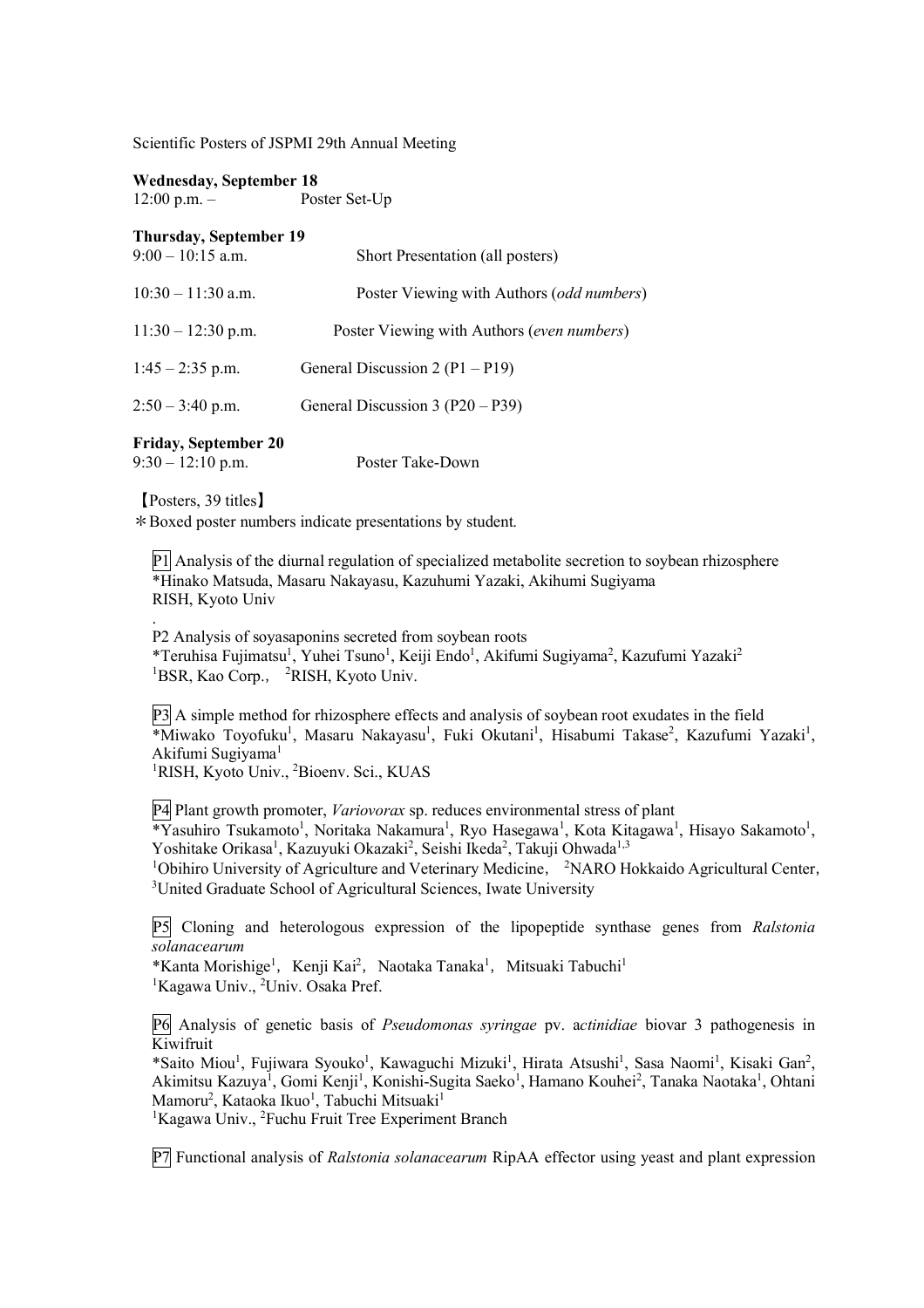system

\*Saki Shirai<sup>1</sup>, Atsushi Hirata<sup>1</sup>, Takato Kitasono<sup>1</sup>, Shoko Fujiwara<sup>1</sup>, Naotaka Tanaka<sup>1</sup>, Marc Valls<sup>2</sup>, Mitsuaki Tabuchi<sup>1</sup>

<sup>1</sup>Kagawa Univ., <sup>2</sup>Universitat de Barcelona

P8 Identification of transposon insertion sites for the transposon insertion library of *Mesorhizobium loti*

\*Tsuneo Hakoyama<sup>1</sup>, Atsuko Hirota<sup>1</sup>, Shouko Yamazaki<sup>1</sup>, Shuhei Kuge<sup>1</sup>, Kai Battenberg<sup>1</sup>, Yosikazu Shimoda<sup>2</sup>, Akihiro Yamazaki<sup>1</sup>, Makoto Hayashi<sup>1</sup> <sup>1</sup>Riken CSRS, <sup>2</sup>NARO NIAS

P9 Characterizing hydrogenase activity of *Bradyrhizobium diazoefficiens* USDA110 \*Norikuni Ohtake<sup>1</sup>, Takumi Nishikata<sup>1</sup>, Kenji Watanabe<sup>1</sup>, Soushi Takeda<sup>1</sup>, Kuni Sueyoshi<sup>1</sup>, Kiwamu Minamisawa<sup>2</sup>, Takuji Ohyama<sup>3</sup> <sup>1</sup>Niigata Univ., <sup>2</sup>Tohoku Univ., <sup>3</sup>Tounou Univ.

P10 Comparative analysis of conserved genomic island:GI02 in the soybean symbiont *Bradyrhizobium elkanii* strains

\*Yudai Gamo<sup>1</sup>, Manabu Itakura<sup>1</sup>, Kiwamu Minamisawa<sup>3</sup>, Takakazu Kaneko<sup>1</sup> <sup>1</sup>Kyoto Sangyo Univ., <sup>2</sup>Tohoku Univ.

P11 Screening of rhizobia from sugarcane for producing wasanbon in Kagawa. \*Natsuki Shimoura<sup>1</sup>, Supriadi<sup>1</sup>, Shigeyuki Tajima<sup>1</sup>, Mika Nomura<sup>1</sup> <sup>1</sup>Laboratory of Plant Nutrition, Faculty of Agriculture, Kagawa Univ.

P12 Plant growth promoting and nitrogen-fixing bacteria associated with endemic varieties of *Phaseolus vulgaris* from Venezuela

\*Artigas R.M.D.<sup>1</sup>, España M.<sup>2</sup>, Nishizawa T.<sup>3</sup>, Okazaki S.<sup>4</sup>, Ohkama-Ohtsu N.<sup>1,5</sup>, Yokoyama T<sup>5,6</sup> <sup>1</sup> Institute of Global Innovation Research, Tokyo University of Agriculture and Technology,  $^2$  Institute for Advanced Studies, Venezuela, <sup>3</sup> Department of Food and Life Sciences, Ibaraki Univ., <sup>4</sup> United Graduated School of Agriculture, Tokyo University of Agriculture and Technology, <sup>5</sup>Institute of Agriculture, Tokyo University of Agriculture and Technology, <sup>6</sup> Faculty of Food and Agricultural Science, Fukushima Univ.

P13 Symbiotic nitrogen fixation in soybean inoculated with rhizobia isolated from *Clitoria ternatea* \*Supriadi<sup>1</sup>, Natsuki Shiomura<sup>1</sup>, Shin Okasaki<sup>2</sup>, Shigeyuki Tajima<sup>1</sup>, Mika Nomura<sup>1</sup> <sup>1</sup>Faculty of Agriculture, Kagawa University, <sup>2</sup>Tokyo University of Agriculture and Technology

P14 Interaction of *Bradyrhizobium diazoefficiens* USDA110 and *Bacillus velezensis* S141 promoting soybean growth and symbiotic nitrogen fixation.

\*Takahiko KONDO<sup>1</sup>, Surachat Sibponkrung<sup>2</sup>, Panlada Tittabutr<sup>2</sup>, Nantakorn Boonkerd<sup>2</sup>, Neung Teaumroong<sup>2</sup>, Ken-ichi YOSHIDA<sup>1</sup>

<sup>1</sup>Kobe Univ., <sup>2</sup>Suranaree University of Tech.

P15 Analysis of the root nodule symbiosis depending on wild accessions of *Lotus japonicus* inoculated with *Bradyrhizobium* sp.

\*Makoto Taniuchi<sup>1</sup>, Stig U. Andersen<sup>2</sup>, Tomomi Wakabayashi<sup>3</sup>, Yasuyuki Kawaharada<sup>1,4</sup>

<sup>1</sup>Iwate Univ. Grad. Sch., <sup>2</sup>Aarhus Univ. Dept. MBG, <sup>3</sup>Nara Women's Univ. CORE of STEM, <sup>4</sup>Iwate Univ. Dept. Agr.

P16 Investigation of mutagenesis techniques by ion beam irradiation of different chemical elements in *Lotus japonicus*

\*Tomomi Hamaguch<sup>1</sup>, Yahata Masaki<sup>1</sup>, Shimokawa Takashi<sup>2</sup>, Hashiguchi Masatsugu<sup>3</sup>, Akashi Ryo<sup>3</sup>, Tominaga Akiyoshi<sup>1</sup>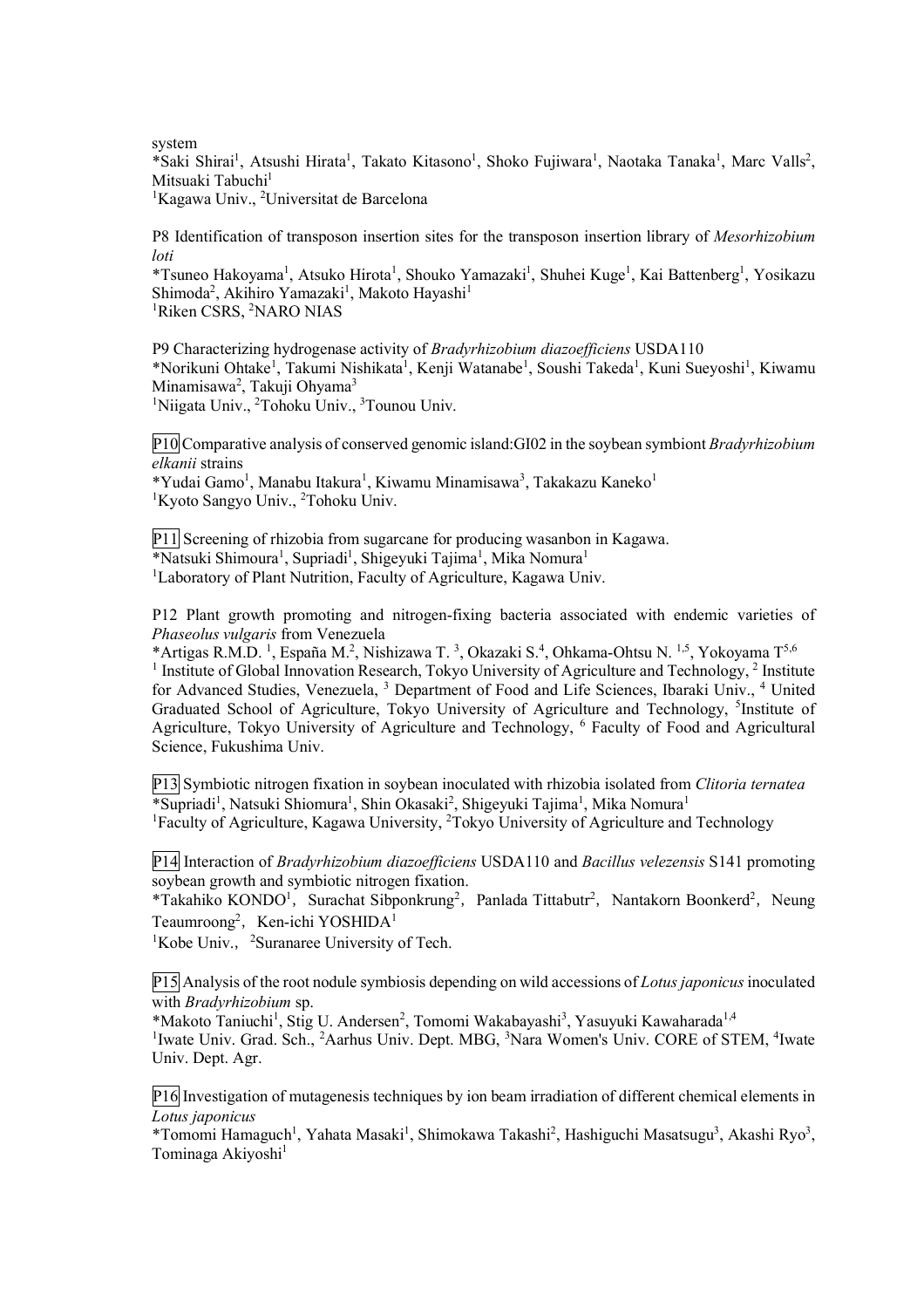<sup>1</sup>Shizuoka Univ., <sup>2</sup>NIRS., <sup>3</sup>Miyazaki Univ.

P17 Progress in single-cell RNAseq analysis of *Lotus japonicus* roots at the early stages of nodule organogenesis

\*Kai Battenberg<sup>1</sup>, S. Thomas Kelly<sup>2</sup>, Nicola Hetherington<sup>2</sup>, Aki Minoda<sup>2</sup>, Makoto Hayashi<sup>1</sup> <sup>1</sup>RIKEN Center for Sustainable Resource Science, <sup>2</sup>RIKEN Center for Integrative Medical Sciences

P18 Isolation of epidermis-specific symbiotic genes by transcriptome analysis of root hairs in *Lotus japonicus*

\*Mayu Kawasaki<sup>1</sup>, Akira Akamatsu<sup>1</sup>, Madoka Yonekura<sup>2</sup>, Satoshi Kondo<sup>2</sup>, Naoya Takeda<sup>1</sup> <sup>1</sup>Kwansei-Gakuin Univ., <sup>2</sup>Agri. & Biotech. Busi. Div., Toyota Motor Corp.

P19 Study on the causative gene involved in trichome formation in *Lotus japonicus* \*Ikuko Kusaba<sup>1</sup>, Satomi Kawano<sup>1</sup>, Yukina Yamaguchi<sup>1</sup>, Akiyoshi Tominaga<sup>1</sup>, Aiko Ide<sup>1</sup>, Shusei Sato<sup>2</sup>, Susumu Arima<sup>1</sup>, Akihiro Suzuki<sup>1</sup> <sup>1</sup>Saga Univ., <sup>2</sup>Tohoku Univ.

P20 Identification of *Arabidopsis* LysM-type receptors involved in immune response induced by polymeric chitin

\*Keigo Naito<sup>1</sup>, Sumire Matsukawa<sup>1</sup>, Mai Yoshioka<sup>2</sup>, Roxana Y. Parada<sup>2</sup>, Mayumi Egusa<sup>2</sup>, Shinsuke Ifuku<sup>3</sup>, Hironori Kaminaka<sup>2</sup>

<sup>1</sup>Grad Sch. Agr., Tottori Univ., <sup>2</sup>Fac. Agr., Tottori Univ., <sup>3</sup>Grad Sch. Eng., Tottori Univ.

P21 Search for chitin receptors and isolation of Ca spiking induced genes in *Lotus japonicus* \*Mayu Higashi<sup>1</sup>, Miwa Nagae<sup>2</sup>, Akira Akamatsu<sup>1</sup>, Naoya Takeda<sup>1</sup> <sup>1</sup>Kwansei Gakuin Univ., <sup>2</sup>NIBB"

P22 The functional analysis of *Serpin* in root nodule symbiosis \*Ami Shindo<sup>1</sup>, Miwa Nagae<sup>2</sup>, Akira Akamatsu<sup>1</sup>, Naoya Takeda<sup>1</sup> <sup>1</sup>Kwansei Gakuin Univ., <sup>2</sup>NIBB

P23 Functional analysis of Dof3 transcription factor in *Lotus japonicus* nodule \*Yasuhiro Ueta, Kana Natsume, Shigeyuki Tajima, Mika Nomura Laboratory of Plant Nutrition, Faculty of Agriculture, Kagawa Univ.

P24 Isolation and characterization of Dof1 transcription factor in *Lotus japonicas* nodule \*Kana Natsume, Masahiro Miyaji, Yasuhiro Ueta, Supriadi, Shigeyuki Tajima, Mika Nomura Kagawa Univ

P25 Functional analysis of L.japonicus Qa-SNARE gene *LjSYP132* \*Aoi Sogawa, Issei Takahashi, Hiroki Yamasaki, Shigeyuki Tajima, Mika Nomura Kagawa Univ

P26 Effect of far-red (FR) light transmitted from the aerial part of the plant to the root on arbuscular mycorrhizal symbiosis

\*Kyoko Teshima, Hatsuki Yamashita, Kie Saito, Susumu Arima, Akihiro Suzuki, Saga Univ.

P27 Functional analysis of small secreted protein SIS1 isolated from arbuscular mycorrhizal fungi \*Yasunori Maeda<sup>1</sup>, Miwa Nagae<sup>2</sup>, Akira Akamatsu<sup>1</sup>, Naoya Takeda<sup>1</sup> <sup>1</sup>Kwansei Gakuin Univ., <sup>2</sup>NIBB

P28 Role of polyphosphate metabolism in P transfer of arbuscular mycorrhiza Nguyen Thi Cuc, \*Katsuharu Saito